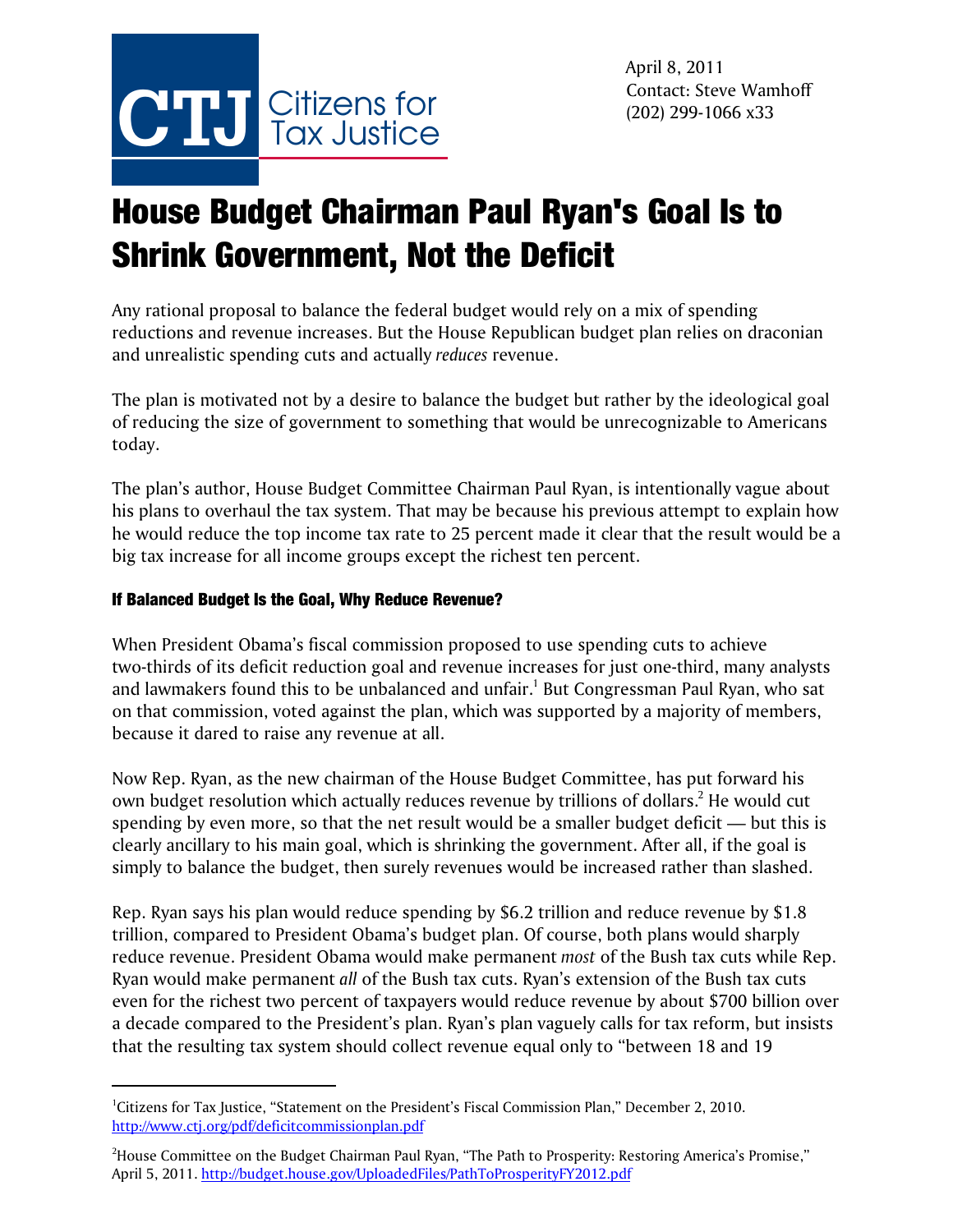percent" of gross domestic product (GDP). Over the past half century, the only balanced federal budgets have occurred when tax revenues were far higher than that.

Note that spending as a share of GDP was over 22 percent under President Reagan, and that was before we were facing the retirement of the baby-boomers, exploding health care costs, and multiple military engagements in the Middle East.

Ryan would also repeal the revenue-raisers in the health care reform law. (Remember that the Congressional Budget Office concluded that because of these revenue-raisers, the health care reform law will reduce the deficit.)

How Rep. Ryan addresses health care is telling. His plan would repeal \$725 billion in subsidies under the health care reform law that will enable 34 million Americans to get health insurance coverage, while keeping in place the law's cost savings, which Republicans had earlier criticized as intolerable. Ryan's plan would slash Medicaid by hundreds of billions of dollars and block grant it to the states, and would replace Medicare with a voucher program. As a result, the share of health costs that typical seniors would have to pay out of pocket would more than double. $3$ 

The Ryan plan cuts many other public services even more severely. The Center on Budget and Policy Priorities finds that, during the first decade, two thirds of the spending cuts would come from services for people of limited means, like Medicaid, Pell grants, food stamps, and lowincome housing assistance.<sup>4</sup>

## Why Congressman Ryan Doesn't Explain How He Would Reduce Tax Rates

The plan's call for tax reform is very vague, but is also very telling. It calls for eliminating or reducing tax expenditures (loopholes and special breaks in the tax code that are the equivalent of spending) and for using the savings to offset reductions in income tax rates for individuals and corporations. The top rate for both would be 25 percent. The details as to how exactly this would be done are not stated.

There is a very specific reason why Rep. Ryan doesn't want to offer details about his tax overhaul. Last year, when he offered a budget plan that would allow individuals to pay income taxes at a top rate of 25 percent and repeal the corporate income tax, he offset much of the costs with a regressive value-added tax (VAT).

Citizens for Tax Justice analyzed the tax components of that plan and found that, on average, taxpayers among the richest ten percent would pay less in taxes while taxpayers among the bottom 90 percent would pay more. We also found that the plan would reduce revenues by

 ${}^{3}$ Congressional Budget Office, "Long-Term Analysis of a Budget Proposal by Chairman Ryan," April 5, 2011. http://www.cbo.gov/ftpdocs/121xx/doc12128/04-05-Ryan\_Letter.pdf

<sup>4</sup> Center on Budget and Policy Priorities, "Chairman Ryan Gets Roughly Two-Thirds of His Huge Budget Cuts From Programs for Lower-Income Americans," April 5, 2011. http://www.cbpp.org/cms/index.cfm?fa=view&id=3451